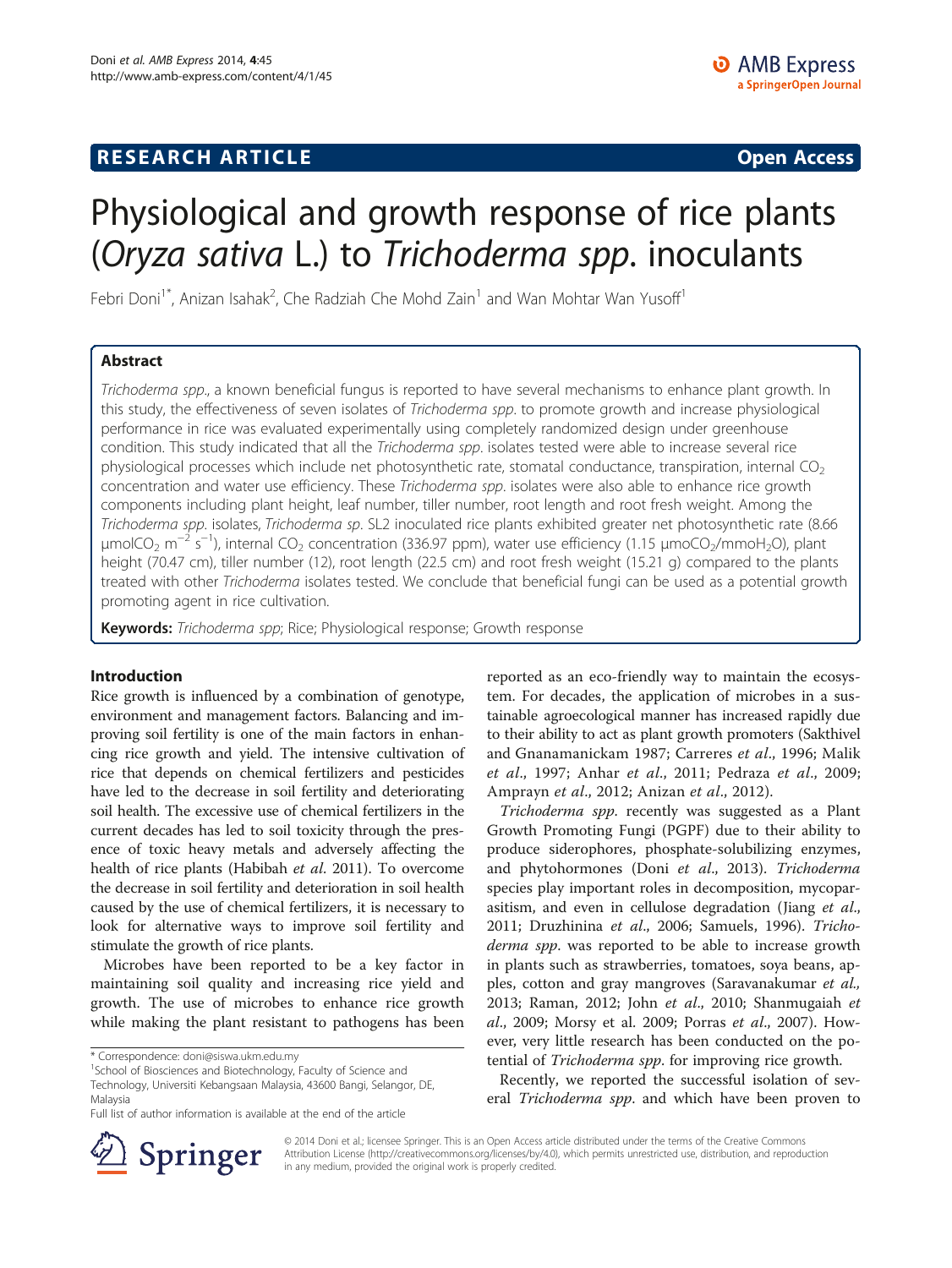possess positive plant growth promotion potential in enhancing rice seed germination and vigour (Doni et al., [2014](#page-5-0)). This research was conducted to examine the effect of Trichoderma spp. on rice growth and physiological response.

## Materials and methods

This experiment was conducted at the Fermentation Technology Laboratory, Genetics Molecule Laboratory and Greenhouse, School of Biosciences and Biotechnology, Faculty of Science and Technology, Universiti Kebangsaan Malaysia. A completely randomized design (with nine treatments and three replications) was used for this experiment. Rice plants were placed in soil with different Trichoderma spp. inoculants and soil with NPK fertilizer 100 kg ha−<sup>1</sup> . The NPK fertilizer used is in accordance to the rate employed in Micheal et al., [\(2013\)](#page-5-0) for rice variety MRQ74. Sterilized soil without any application was used for control.

## Trichoderma spp. inoculants preparation

Local isolates of Trichoderma spp. which was isolated from System of Rice Intensification Paddy Field, Sik, Kedah, Malaysia namely Trichoderma sp. SL1, Trichoderma sp. SL2 (Public Accession number: UPMC 1021), Trichoderma sp. SL3, Trichoderma sp. SL4, Trichoderma sp. SL5, Trichoderma sp. SL6 and Trichoderma sp. SL7 were obtained from the Fermentation Technology Laboratory, School of Biosciences and Biotechnology, Faculty of Science and Technology, Universiti Kebangsaan Malaysia. Each isolate was grown separately in potato dextrose broth and incubated for seven days in a thermo shaker at a speed of 200 rpm and 30°C. After incubation, Trichoderma spp. inoculants were filtered using filter paper and stored in sterile polyethylene plastic bags.

#### Soil preparation and Trichoderma spp. inoculation

Autoclaved homogenous sandy clay loam soils were used for this experiment; the dosage of Trichoderma spp. inoculants was set at 5 g per 1 kg soil. The inoculated soil was immediately placed in  $15 \times 15$  cm plastic containers.

## Rice plant preparation

Rice seeds of the variety MRQ74 were surface sterilized with 70% ethanol, followed by 5% sodium hypochlorite and washed by sterilized distilled water. The rice seeds were grown in autoclaved sandy clay loam soil under green house condition with  $30 \pm 4^{\circ}$ C temperature,  $320 \pm 4^{\circ}$ 3 μmol light intensity,  $80 ± 3%$  humidity and 11 h 11 m 17  $s \pm 9$  s photoperiod, and placed in a seedling tray. Seven day-old rice seedlings of MRQ74 were transplanted singly in  $15 \times 15$  cm plastic containers containing different Trichoderma spp. treatments, NPK treatment and control. Water was maintained at 2 cm level from the soil surface and actively aerated by physically disturbing and breaking-up the soil surface once every ten days.

## Measurement of rice growth and physiological components

Rice physiological and growth components were measured 30 days after transplanting. Measurements for the physiological characteristics were made on flag leaves. Measurements of net photosynthesis ( $\mu$ mol CO<sub>2</sub> m<sup>-2</sup> s<sup>-1</sup>), leaf stomatal conductance (mol  $H_2O$  m<sup>-2</sup> s<sup>-1</sup>), and transpiration rate (mmol  $H_2O$  m<sup>-2</sup> s<sup>-1</sup>) were monitored using a LICOR 6400 portable photosynthesis system (Lincoln, Nebraska, USA) and infrared gas analyser (IRGA). To assess the trade-off between  $CO<sub>2</sub>$  uptake and water loss, instantaneous water-use efficiency (WUE) was calculated as the ratio between photosynthetic rate and transpiration rate (μmol  $CO_2/\mu$ mol H<sub>2</sub>O). These measurements were taken on a clear sunny day between 09:45 am until 11:30 am under a saturated light condition (solar radiation > 1200  $\mu$ mol.m<sup>-2</sup>.s<sup>-1</sup>). Plant height (cm) measured from ground level to the tip of the longest leaf, tiller number and leaf number were counted for each treatment and control. For rice root length (cm) and root fresh weight (g) measurements, the rice plants were separated carefully from the soil. Root length was measured from the base of the stem to the longest root using a ruler and root fresh weight was measured using digital scales. Rice root dry weight (g) measurement was done after rice roots were dried in the oven at a temperature of 65°C for seven days.

## Statistical analyses

All data were statistically analyzed using one-way analysis of variance (ANOVA). The significance of the effect of the treatment was determined using F-test and to determine the significance of the difference between the means of the treatments, least significant difference (LSD) was calculated at 5% probability level. Regression relationship was determined using the data analysis SPSS software version 20.

## Results

#### Rice plant growth performance

The results of the experiments showed that the treatment of rice plants with *Trichoderma spp*. has a significant effect on rice plant growth performance (Table [1](#page-2-0)). Significant increase in plant height was observed for the Trichoderma spp. treated rice plants, registering plant heights in the range of 65.77 – 70.47 cm whilst the means for NPK treated rice plants and control were recorded at 28.9 cm and 63.1 cm respectively. Significantly greater values for leaf number and tiller number were also observed for *Trichoderma spp*. treated rice plants. The highest value for leaf number was 38 whilst for tiller number was 13 for the Trichoderma spp. treated plants.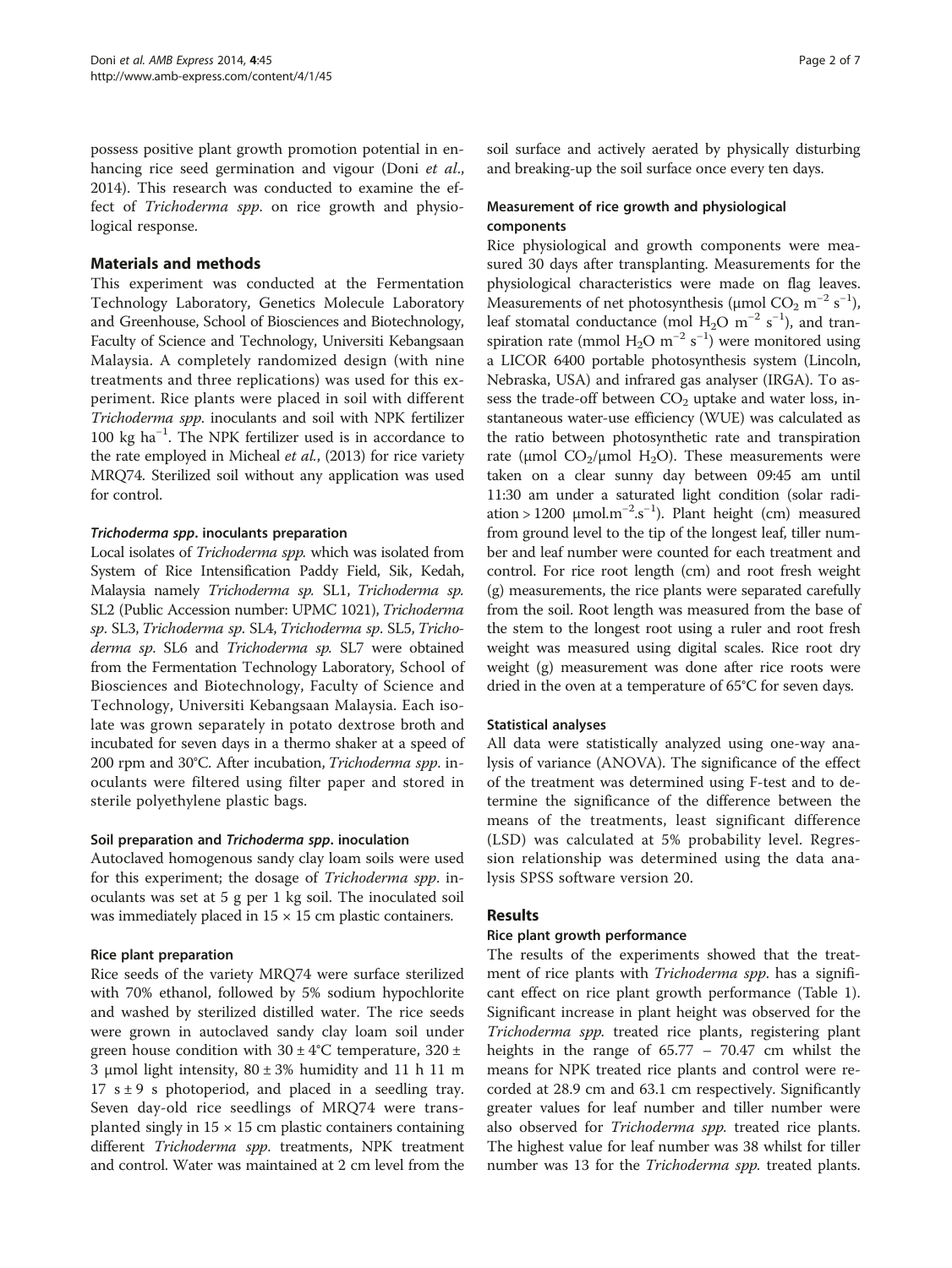| <b>Treatment</b>    | Plant height (cm) | Leaf number | Tiller number | Root length (cm) | Root dry weight (g) | Root fresh weight (g) |
|---------------------|-------------------|-------------|---------------|------------------|---------------------|-----------------------|
| Trichoderma sp. SL1 | 69.23(3.29)       | 36(3.46)    | 12(1.53)      | 21.43(1.440)     | 2.68(1.39)          | 9.83(1.73)            |
| Trichoderma sp. SL2 | 70.47(5.66)       | 37(4.93)    | 12(2.65)      | 22.5(1.76)       | 4.27(3.33)          | 15.21(3.20)           |
| Trichoderma sp. SL3 | 65.77(1.75)       | 24(2.65)    | 9(1.15)       | 15.43(1.10)      | 1.94(1.13)          | 8.18(1.68)            |
| Trichoderma sp. SL4 | 66.47(1.39)       | 30(5.20)    | 10(1.73)      | 17.17(0.65)      | 2.74(1.28)          | 11.57(0.49)           |
| Trichoderma sp. SL5 | 66.50(4.30)       | 32(2.52)    | 13(3)         | 17.37(4.58)      | 2.74(0.91)          | 14.8(0.77)            |
| Trichoderma sp. SL6 | 68.97(3.54)       | 37(2.65)    | 11(0)         | 21.9(2.71)       | 2.2(0.84)           | 12.96(3.51)           |
| Trichoderma sp. SL7 | 67(1.15)          | 38(3.79)    | 12(1.73)      | 21.52(.30)       | 2.71(0.46)          | 15.01(3.38)           |
| <b>NPK</b>          | 28.9(0.72)        | 3(0.58)     | 1(0)          | 9.33(0.91)       | 0.62(0.33)          | 3.07(0.76)            |
| Control             | 63.1(0.96)        | 28(1)       | 8(1.53)       | 14.57(3.93)      | 1.94(0.37)          | 8.51(0.37)            |
| LSD <sub>0.05</sub> | 55.46             | 33.08       | 13.02         | 9.18             | ns                  | 9.57                  |

<span id="page-2-0"></span>Table 1 Comparison of plant height, leaf number, tiller number, root length, root dry weight and root wet weight in different treatments

ns: Not significant.

Standard deviations are given in parentheses ( $n = 27$ ).

On the other hand, the NPK treated rice plant registered 3 leaf number, whilst the control recorded 28. No tiller was observed for the NPK treated rice, whilst the control registered a tiller number of 8. Root length was found to be significantly increased for the Trichoderma spp. treated rice plants with a range between 17.17–22.5 cm whilst the NPK treated rice plants recorded root length of only 9.33 cm. For the control, root length was 14.57 cm. Root fresh weight was significantly higher for the Trichoderma spp. treated rice plants as well compared to NPK treated and control. The Trichoderma spp. treated rice plants registered the highest value which was 15.21 g whilst the root fresh weight for NPK treated plants and control were 3.07 g and 8.51 g respectively. Among the Trichoderma sp. SL2 treated rice plants showed the greatest increase in plant height, tiller number, root length and root fresh weight, while Trichoderma sp. SL7 had the greatest effect in enhancing the number of leaves. However, no

significant improvement in root dry weight was seen for the Trichoderma spp. treated rice plants.

#### Rice plant physiological characteristic

The general assessment from this experiment is that the application of *Trichoderma spp*. to rice plants significantly increased the physiological properties of the rice plants (Table 2). Net photosynthetic rate was high in rice plants inoculated with Trichoderma spp. compared to NPK treatment and control. The range of net photosynthetic rate in rice inoculated with Trichoderma spp. was  $6.74 - 8.79$  µmol  $CO<sub>2</sub>$  m<sup>-2</sup> s<sup>-1</sup> while NPK treatment and control recorded values of 2.09 µmol  $CO_2$  m<sup>-2</sup> s<sup>-1</sup> and 6.21 µmol  $CO<sub>2</sub>$  m<sup>-2</sup> s<sup>-1</sup> respectively. Significantly high values of stomatal conductance were recorded for rice plants inoculated with Trichoderma sp. SL3 and Trichoderma sp. SL6 registering 1237.88 and 1084.76 mmol H<sub>2</sub>O m<sup>-2</sup> s<sup>-1</sup> respectively (Table 2). Stomatal conductance for NPK

Table 2 Comparison of net photosynthetic rate, stomatal conductance, transpiration and internal CO<sub>2</sub> concentration in different treatments

| <b>Treatment</b>    | Net photosynthetic rate<br>(umolCO <sub>2</sub> m <sup>-2</sup> s <sup>-1</sup> ) | Stomatal conductance<br>(mmolH <sub>2</sub> O m <sup>-2</sup> s <sup>-1</sup> ) | Internal CO <sub>2</sub><br>concentration (ppm) |  |
|---------------------|-----------------------------------------------------------------------------------|---------------------------------------------------------------------------------|-------------------------------------------------|--|
| Trichoderma sp. SL1 | 8.79(0.010)                                                                       | 979.08(0.00009)                                                                 | 358.91(0.037)                                   |  |
| Trichoderma sp. SL2 | 8.66(0.007)                                                                       | 412.40(0.00070)                                                                 | 336.97(0.086)                                   |  |
| Trichoderma sp. SL3 | 8.47(0.018)                                                                       | 1237.88(0.0022)                                                                 | 363.79(0.046)                                   |  |
| Trichoderma sp. SL4 | 6.88(0.009)                                                                       | 752.65(0.0024)                                                                  | 358.60(0.023)                                   |  |
| Trichoderma sp. SL5 | 7.38(0.043)                                                                       | 499.54(0.0008)                                                                  | 348.35(0.172)                                   |  |
| Trichoderma sp. SL6 | 8.60(0.012)                                                                       | 1084.76(0.0014)                                                                 | 361.75(0.039)                                   |  |
| Trichoderma sp. SL7 | 6.74(0.024)                                                                       | 712.38(0.0005)                                                                  | 361.23(0.076)                                   |  |
| <b>NPK</b>          | 2.09(0.007)                                                                       | 340.16(0.0004)                                                                  | 376.69(0.045)                                   |  |
| Control             | 6.21(0.016)                                                                       | 818.30(0.0002)                                                                  | 365.74(0.051)                                   |  |
| LSD <sub>0.05</sub> | 0.10                                                                              | 0.005                                                                           | 3.70                                            |  |

Standard deviations are given in parentheses ( $n = 36$ ).

All means were significantly different between treatments at p < 0.05.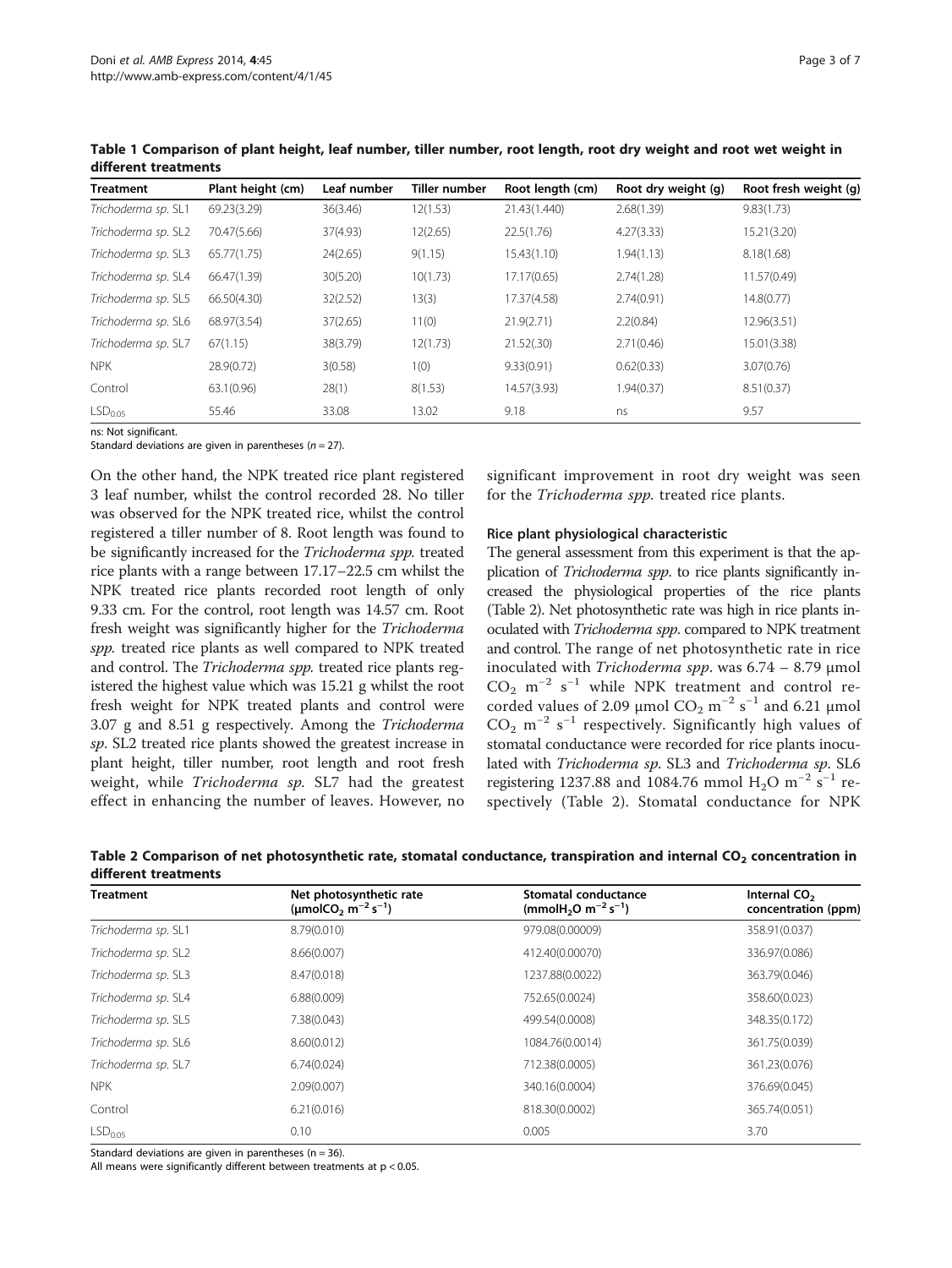<span id="page-3-0"></span>treatment and control were 340.16 and 818.30 mmol  $H_2O$  m<sup>-2</sup> s<sup>-1</sup> respectively. Inoculation of rice plants with Trichoderma spp. also significantly influenced the internal  $CO<sub>2</sub>$  concentration of the rice plants. Results showed that *Trichoderma sp*. SL2 has the lowest  $CO<sub>2</sub>$ concentration (Table [2](#page-2-0)). Rice plants inoculated with Trichoderma spp. significantly enhanced the water use efficiency compared to NPK treatment and control (Figure 1). The highest water use efficiency was observed for Trichoderma sp. SL2 treated plants which registered 1.15 μmol  $CO<sub>2</sub>/mmol$  H<sub>2</sub>O.

#### **Discussion**

#### Rice plant growth performance

The benefit of *Trichoderma spp*. in improving plant growth can be realised through several mechanisms which include mycoparasitism, antibiosis, degradation of toxins, inactivation of pathogenic enzymatic pathways, resistance to pathogens, enhanced nutrient uptake, solubilization, sequestration of inorganic nutrients, and enhanced root hair development (Harman, [2006](#page-5-0); Lorito et al., [2010](#page-5-0)). In this research we tested the ability of Trichoderma spp. to enhance rice growth. The results showed that rice plants inoculated with Trichoderma spp. significantly increased rice growth components. Plant height of Trichoderma spp. inoculated rice plants was higher compared to NPK treatment and control. The ability of Trichoderma spp. to produce phytohormones is the key factor in the increase in rice plant height as reported by Chowdappa et al. ([2013](#page-5-0)). Rice plants treated with Trichoderma spp. also have better nutrient uptake as suggested by Saba et al. ([2012](#page-6-0)). Better nutrient uptake will enhance the physiological processes within the rice plants treated with Trichoderma spp. leading to good growth performance (Figure 2). Leaf number and tiller number were significantly higher in Trichoderma spp. treated rice plants compared to NPK treatment and control. The enhancement of leaf and tiller number by Trichoderma spp. were made possible because of the ability of the Trichoderma spp. to act through several mechanisms such as environmental





buffering (against pH, drought, waterlogging, cold and heat), P solubilization and siderophore production (Neumann and Laing, [2006\)](#page-5-0). Furthermore, Shukla et al. ([2012](#page-6-0)) reported that Trichoderma harzianum significantly increased the ability of rice plants to tolerate drought stress and increase rice waterholding capacity. In this research, these mechanisms are believed to be contributing factors that led to higher leaf number and tiller number.

Trichoderma spp. applied to rice plants reported in this research significantly increased rice root length compared to NPK treatment and control (Figure [3](#page-4-0)). Trichoderma sp. SL2 treated rice plants showed an impressive increase in root length compared to the plants treated with the other strains. Nawrocka and Malolepsza [\(2013\)](#page-5-0) stated that the ability of Trichoderma spp. hyphae to release elicitors may contribute to signals being transmitted within the plant such as salicylic acid (SA), jasmonic acid (JA) and reactive oxygen species (ROS). Elicitors released by Trichoderma spp. are also involved in triggering expressions of defense protein within the plant (Thakur and Sohal, [2013](#page-6-0)). In this way, plant immunity against pathogens is induced and in turn improves plant growth. Tchameni et al. ([2011](#page-6-0)) showed that the inoculation of Trichoderma spp. in cacao plants may induce cacao plant resistance against Phytophthora megakarya and increase cacao root length. In addition, Cai et al. [\(2013\)](#page-5-0) reported that harzianolide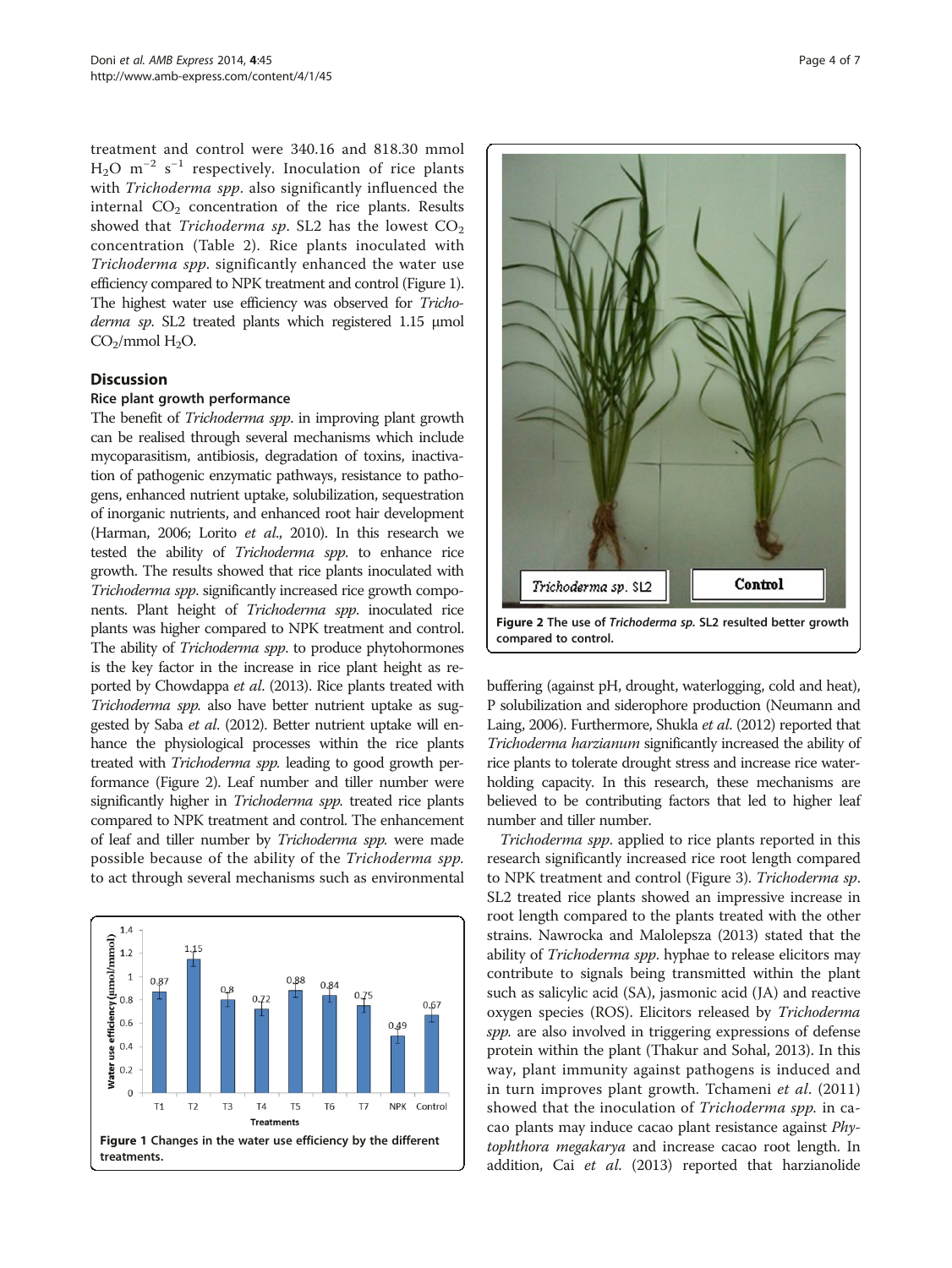<span id="page-4-0"></span>

produced by Trichoderma spp. can improve the early stage of plant development through the enhancement of root length.

The fresh weight of rice root plants treated with Trichoderma spp. was significantly greater than the NPK treated plants and control. However, the weight of dry rice root plants was not significant among treatments. Rice plants inoculated with Trichoderma sp. SL2 have the highest increase in root fresh weight. The capacity of Trichoderma spp. to produce growth hormones such as auxins and gibberelins were reported as the main factor that contributes to the ability of Trichoderma spp. to support root growth and increase water absorption from soil (Arora et al., [1992;](#page-5-0) Contreras-Cornejo et al., [2009](#page-5-0); Martínez-Medina *et al.*, [2011\)](#page-5-0). The present findings are also in agreement with previous research by Viterbo et al. [\(2010\)](#page-6-0) that revealed the role of Trichoderma asperellum in promoting canola seedling root elongation via ACC deaminase (ACCD) activity.

Our study also reports a lack of response of the rice variety MRQ74 to NPK fertilizer. Recently, research done by Khairiah et al. ([2013](#page-5-0)) revealed that the heavy metal content of the rice variety MRQ 74 plants in chemical fertilizers-used rice field area was high due to excessive usage of NPK fertilizers. Previous research by Yap et al. ([2009](#page-6-0)) also suggested that the use of NPK fertilizers in rice cultivation significantly increase heavy metal content in rice plants. Further, Yadav ([2010](#page-6-0)) stated that heavy metals may cause oxidative stress inside the plants leading to cellular damage. Our research is in agreement with previous researches which revealed the lack response of this variety to NPK fertilizer.

#### Rice plants physiological characteristics

Rice growth performance is subjected to environmental factors which affect the physiological processes inside rice plant cells. Improving rice physiological characteristics is considered to be desirable due to its agronomic importance towards the achievement of high rice yield (Makino, [2011](#page-5-0); Li et al., [2012](#page-5-0)). From Table [2,](#page-2-0) net photosynthetic rates, stomatal conductance, and internal  $CO<sub>2</sub>$ concentration were significantly different between treatments. High photosynthetic rates were observed for Trichoderma sp. SL1 and Trichoderma sp. SL2. It is known that large amounts of sucrose exudates provided by rice roots to Trichoderma sp. SL1 and Trichoderma sp. SL2 can facilitate good root colonization by Trichoderma spp. as well as promote good coordination of defense mechanism of rice plants (Vargas et al., [2009](#page-6-0)). The results imply that the root physiological activity of Trichoderma sp. SL2 is the highest among the Trichoderma spp. studied. The results also revealed that Trichoderma sp. SL2 has the lowest internal  $CO<sub>2</sub>$  concentration and the highest photosynthetic rate. This indicates that the activity of carboxylation by  $CO<sub>2</sub>$  fixation for glucose production as carbohydrate metabolism in the rice plants was very active. The results agree with the findings of Thakur et al. [\(2010\)](#page-6-0).

Research by Thakur *et al.* [\(2010\)](#page-6-0) found that high photosynthetic rates coupled with low transpiration rates indicate high water use efficiency. This report supports our experiment on *Trichoderma sp*. SL2 which showed high values for these parameters. The activity of *Trichoderma* spp. that contributes to the enhancement of root growth and distribution was also considered as a key factor to the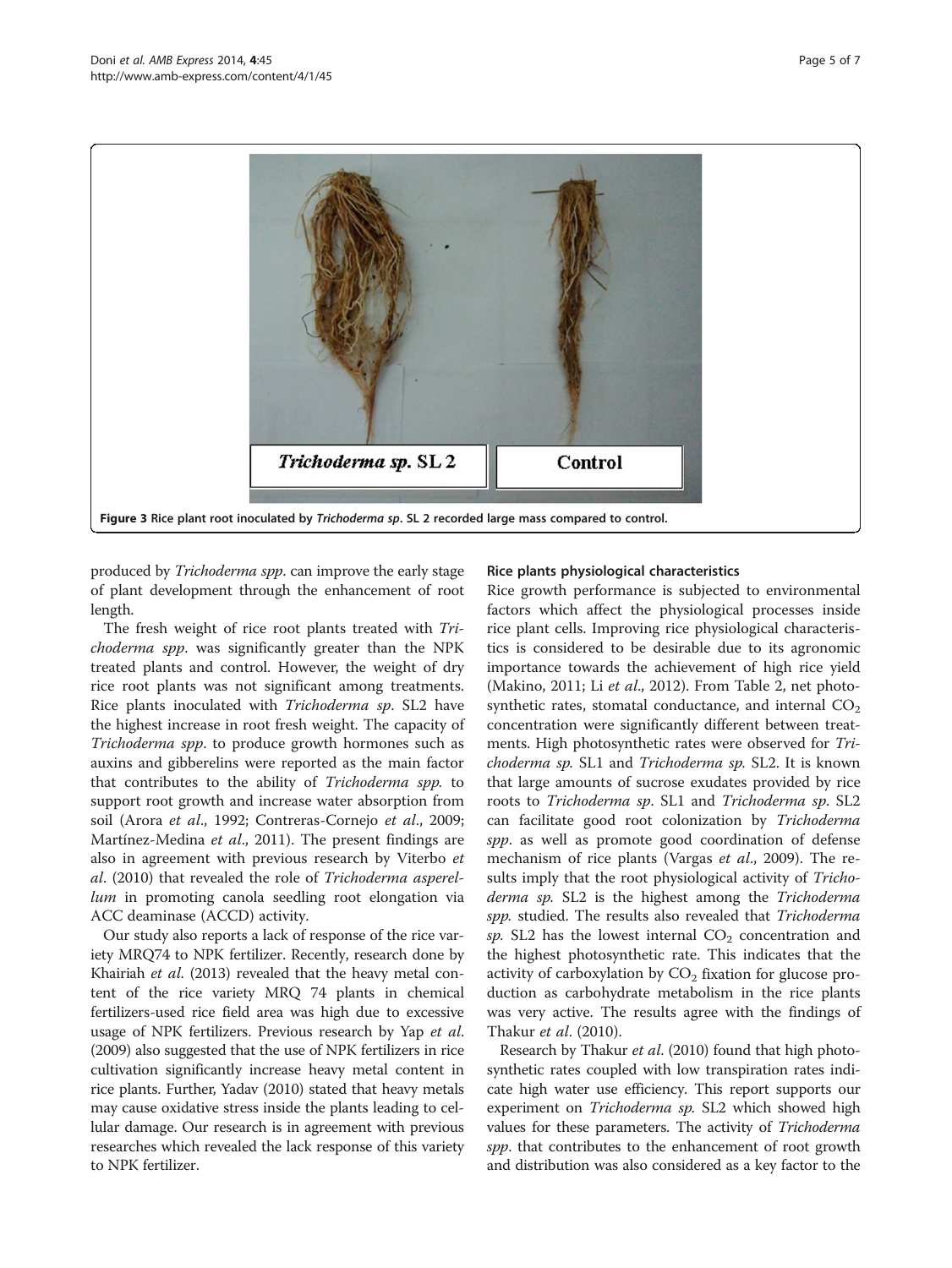<span id="page-5-0"></span>prolonged photosynthetic activity and the delayed senescence in rice plants (Mishra and Salokhe, 2011). Further, Trichoderma spp. was recently reported as having the potential to degrade cellulose (Jiang et al., 2011). Cellulose degradation may release a large amount of N in rice plant rhizosphere. High N concentration uptake has positive correlation with photosynthetic rate.

In Figure [2,](#page-3-0) water use efficiency of Trichoderma sp. SL2 was the highest among the Trichoderma spp. isolates registering at 1.15 µmolmmol<sup>-1</sup>. Stomatal conductance was significantly correlated with photosynthesis. Stomatal conductance plays an importance role in generating photosynthesis in rice plants because  $H_2O$  and  $CO<sub>2</sub>$  which are involved in photosynthetic process must pass through the stomata before they enter mesophyll cells and chloroplast stroma (Fu et al., 2008). Further, Harman et al. (2004) stated that mechanisms employed by Trichoderma spp. in enhancing nutrient availability by solubilization and chelation of minerals can increase plant metabolism leading to the enhancement of plant physiological activity.

The present study concludes that Trichoderma spp. have the potential to enhance rice physiological processes and growth. In this respect, the present experiment proved that Trichoderma sp. SL2 was the best strain compared to six others strains.

#### Competing interest

All the authors declare that they have no competing interest.

#### Authors' contributions

FD and AI carried out the green house study and conducted the statistical analysis, and CRCMZ and WMWY drafted the manuscript. All authors read and approved the final manuscript.

#### Acknowledgments

We wish to thank Captain Zakaria Kamantasha and Tuan Hj. Marzuki Md. Zin from SRI Lovely, Sik, Kedah, for providing rice seeds for this research. This study was financially funded by Universiti Kebangsaan Malaysia under grant ETP-2013-070, Komuniti-2012-001, Komuniti-2012-007 and DLP-2013-023.

#### Author details

<sup>1</sup>School of Biosciences and Biotechnology, Faculty of Science and Technology, Universiti Kebangsaan Malaysia, 43600 Bangi, Selangor, DE, Malaysia. <sup>2</sup>School of Environmental and Natural Resources Sciences, Faculty of Science and Technology, Universiti Kebangsaan Malaysia, 43600 Bangi, Selangor, DE, Malaysia.

#### Received: 13 March 2014 Accepted: 4 May 2014 Published online: 29 May 2014

#### References

- Amprayn K-O, Michael TR, Kecskés M, Pereg P, Nguyen HT, Kennedy IR (2012) Plant growth promoting characteristics of soil yeast (Candida tropicalis HY) and its effectiveness for promoting rice growth. App Soil Ecol 61:295–299 Anhar A, Doni F, Advinda L (2011) Respons pertumbuhan tanaman padi (Oryza
- sativa L.) terhadap introduksi Pseudomonad flouresen. Eksakta 1(1):1–11 Anizan I, Ahmad A, Rosenani AB, Habibah J (2012) SRI rice crop establishment.
- Trans Malaysian Soc Plant Physiol 20:11–15 Arora DK, Elander RP, Mukherji KG (1992) Fungal Biotechnology. In: Handbook of
- Applied Mycology. Marker Dekker, New York, p 4p
- Cai F, Yu G, Wang P, Wei Z, Fu L, Shen Q, Chen W (2013) Harzianolide, a novel plant growth regulator and systemic resistance elicitor from Trichoderma harzianum. Plant Physiol Biochem 73:106–113
- Carreres RGT, Sendra J, Ballesteros R, Fernández Valiente E, Quesada A, Nieva M, Leganés F (1996) Effect of nitrogen rates on rice growth and biological nitrogen fixation. J Agric Sci 127:295–302
- Chowdappa P, Kumar SPM, Lakshmi MJ, Upreti KK (2013) Growth stimulation and induction of systemic resistance in tomato against early and late blight by Bacillus subtilis OTPB1 or Trichoderma harzianum OTPB3. Biol Control 65:109–117
- Contreras-Cornejo HA, Macías-Rodríguez L, Cortés-Penagos C, López-Bucio J (2009) Trichoderma virens, a plant beneficial fungus, enhances biomass production and promotes lateral root growth through an auxin-dependent mechanism in arabidopsis. Plant Physiol 149:1579–1592
- Doni F, Al-Shorgani NKN, Tibin EMM, Abuelhassan NN, Anizan I, Che Radziah CMZ, Wan Mohtar WY (2013) Microbial involvement in growth of paddy. Curr Res J Biol Sci 5(6):285–290
- Doni F, Anizan I, Che Radziah CMZ, Salman AH, Rodzihan MH, Wan Mohtar WY (2014) Enhancement of rice seed germination and vigour by Trichoderma spp. Res J App Sci Eng Technol 7(21): (in press)
- Druzhinina IS, Kopchinsky AG, Kubicek CP (2006) The first 100 Trichoderma species characterized by molecular data. Mycoscience 47:55–64. doi:10.1007/ s10267-006-0279-7
- Fu Y, Zheng-wei L, Zhi-chun W, Yuan C (2008) Relationship between diurnal changes of net photosynthetic rate and influencing factors in rice under saline sodic stress. Rice Sci 15(2):119–124
- Habibah J, Lee PT, Khairiah J, Ahmad MR, Fouzi BA, Ismail BS (2011) Speciation of heavy metals in paddy soils from selected areas in Kedah and Penang, Malaysia. African J Biotechnol 10(62):13505–13513
- Harman GE (2006) Overview of mechanisms and uses of Trichoderma spp. Phytopathol. doi:10.1094/PHYTO-96-0190
- Harman GE, Petzoldt R, Comis A, Chen J (2004) Interactions between Trichoderma harzianum strain T22 and maize inbred line Mo17 and effect of this interaction on diseases caused by Pythium ultmum and Colletotricum graminicola. Phytopathol 94(2):147–153
- Jiang X, Geng A, He N, Li Q (2011) New Isolate of Trichoderma viride strain for enhanced cellulolytic enzyme complex production. J Biosci Bioeng 111:121–127
- John RP, Tyagi RD, Prévost D, Brar SK, Pouleur S, Surampalli RY (2010) Mycoparasitic Trichoderma viride as a biocontrol agent against Fusarium oxysporum f. sp. adzuki and Pythium arrhenomanes and as a growth promoter of soybean. Crop Prot 29:1452–1459
- Khairiah J, Azie RR, Habibah J, Zulkifle I, Ismail BS (2013) Heavy metal content of paddy plants in Langkawi, Kedah, Malaysia. Aust J Basic Appl Sci 7(2):123–127
- Li X, Bu N, Li Y, Ma L, Xin S, Zhang L (2012) Growth, photosynthesis and antioxidant responses of endophyte infected and non-infected rice under lead stress conditions. J Hazard Mater 213:55–61. doi:10.1016/j. jhamat2012.01.052
- Lorito M, Woo SL, Harman GE, Monte E (2010) Translational research on Trichoderma: from 'omics to the field. Annu Rev Phytopathol 48:395–517
- Makino A (2011) Photosynthetic, grain yield, and nitrogen utilization in rice and wheat. Plant Physiol 155:125–129
- Malik KA, Rakhshanda B, Mehnaz B, Rasul G, Mirza MS, Ali S (1997) Association of nitrogen-fixing, Plant-Growth-Promoting Rhizobacteria (PGPR) with Kallar grass and rice. Plant Soil 194:37–44
- Martínez-Medina A, Roldán A, Albacete A, Pascual JA (2011) The Interaction with Arbuscular Mycorrhizal Fungi or Trichoderma harzianum alters the shoot hormonal profile in melon plants. Phytochemistry 72:223–229. doi:10.1016/j. phytochem.2010.11.008
- Micheal JSAS, Juraimi AS, Selamat A, Man A, Anwar MP, Uddin MK (2013) Critical period of weed control in aerobic rice system. AJCS 7(5):665–673
- Mishra A, Salokhe VM (2011) Rice growth and physiological responses to SRI water management and implications for crop productivity. Paddy Water Environ 9:41–52. doi:10.1007/s10333-010-0240-4
- Morsy EM, Abdel-Kawi KA, Khalil MNA (2009) Efficiency of Trichoderma viride and Bacillus subtilis as biocontrol agents gainst Fusarium solani on tomato plants. Egypt J Phytopathol 37(1):47–57
- Nawrocka J, Malolepsza U (2013) Diversity in plant systemic resistance induced by Trichoderma. Biol Control 67:149–156. doi:10.1016/j.biocontrol.2013.07.005
- Neumann B, Laing M (2006) Trichoderma: An Ally in the Quest for Soil System Sustainability. In: Uphoff N, Fernandes E, Herren H, Husson O, Laing M, Palm